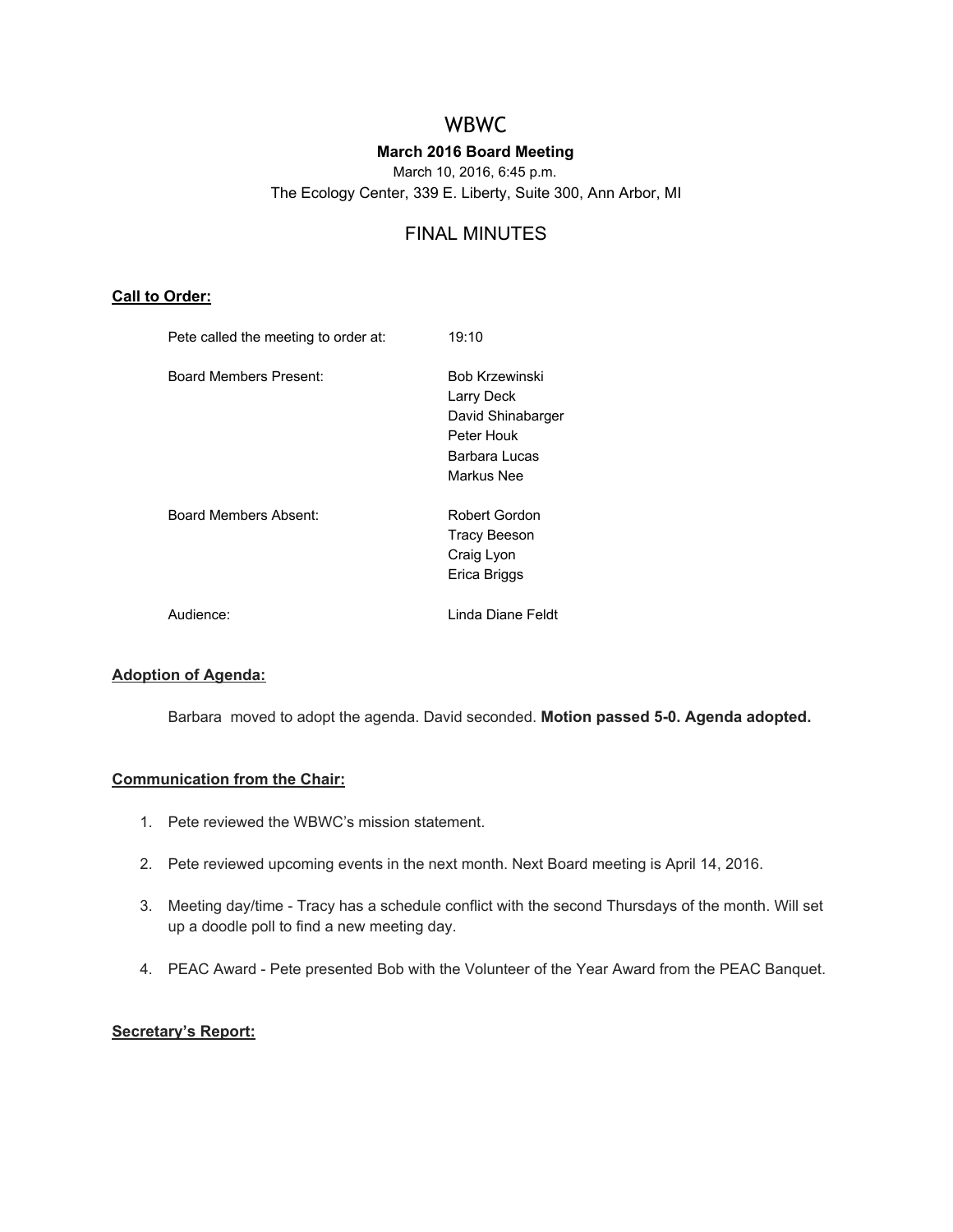- 1. February Minutes Larry moved to approve the February 2016 Board meeting minutes. Barbara seconded. **Motion passed 60, February 2016 Minutes adopted.**
- 2. Reminder of upcoming deadlines: April 1 newsletter deadlines; May 15 IRS 510(c)3 form 990-N Filing Deadline.

#### **Nominating Committee:**

1. There was a brief discussion that we need to find a speaker for the Annual Meeting. Board Members were encouraged to think about recommendations.

#### **Government Relations Committee:**

1. Transportation Commission Linda Diane shared the latest (seventh) draft of the Transportation Commission Proposal. Has met with City Council Member Kirk Westphal and several other County and City groups. There was a lot of enthusiasm for this plan. When the proposal is completed and is ready to be presented to the City Council, they will ask WBWC for endorsement. In the meantime, they are asking WBWC to provide feedback as the draft revisions progress.

Barbara suggested putting the term "transportation system" into the concept to align with the educational materials the Education Committee has been making. Linda Diane added that Kirk Westphal had also suggested adding "access" to the concept.

Bob will work with Linda Diane to write a brief mention of the commission proposal in the next WBWC Newsletter. Pete asked Linda Diane to share the draft with the WBWC Google Group.

2. 85th percentile update - Barbara gave a brief update. The bill had moved out of Committee but hasn't seen any significant progress since then.

#### **Community Events:**

- 1. Community events plans Pete gave a status update on the Mayor's Green Fair plans. WBWC has partnered with Common Cycle and Wheels in Motion for this event. Educational topic and common message will be "Visibility". Barbara will work with Pete to create some educational materials for the event, and for later use at Common Cycle. They are looking for some voucher or small gift to give away to people who ride bikes to the event, perhaps spoke reflectors or reflective leg bands. Pete will also contact HEH (Human Electric Hybrid) regarding their possible participation at this event.
- 2. Schedule of events Reviewed calendar of events. Ride to Work Day in May, Green Fair in June, Huron River Day in July, Ypsilanti Heritage Festival in August, and the pending Signature Event. Barbara mentioned an event the week before Art Fair. Bob mentioned that WCC also has an Earth Day event planned.
- 3. Request from Ecology Center for bike parking at Earth Day event at Leslie Science Center WBWC can let them borrow the bike parking equipment. Barbara is considering getting volunteers to help. Barbara and Bob will coordinate with Katie from the Ecology Center.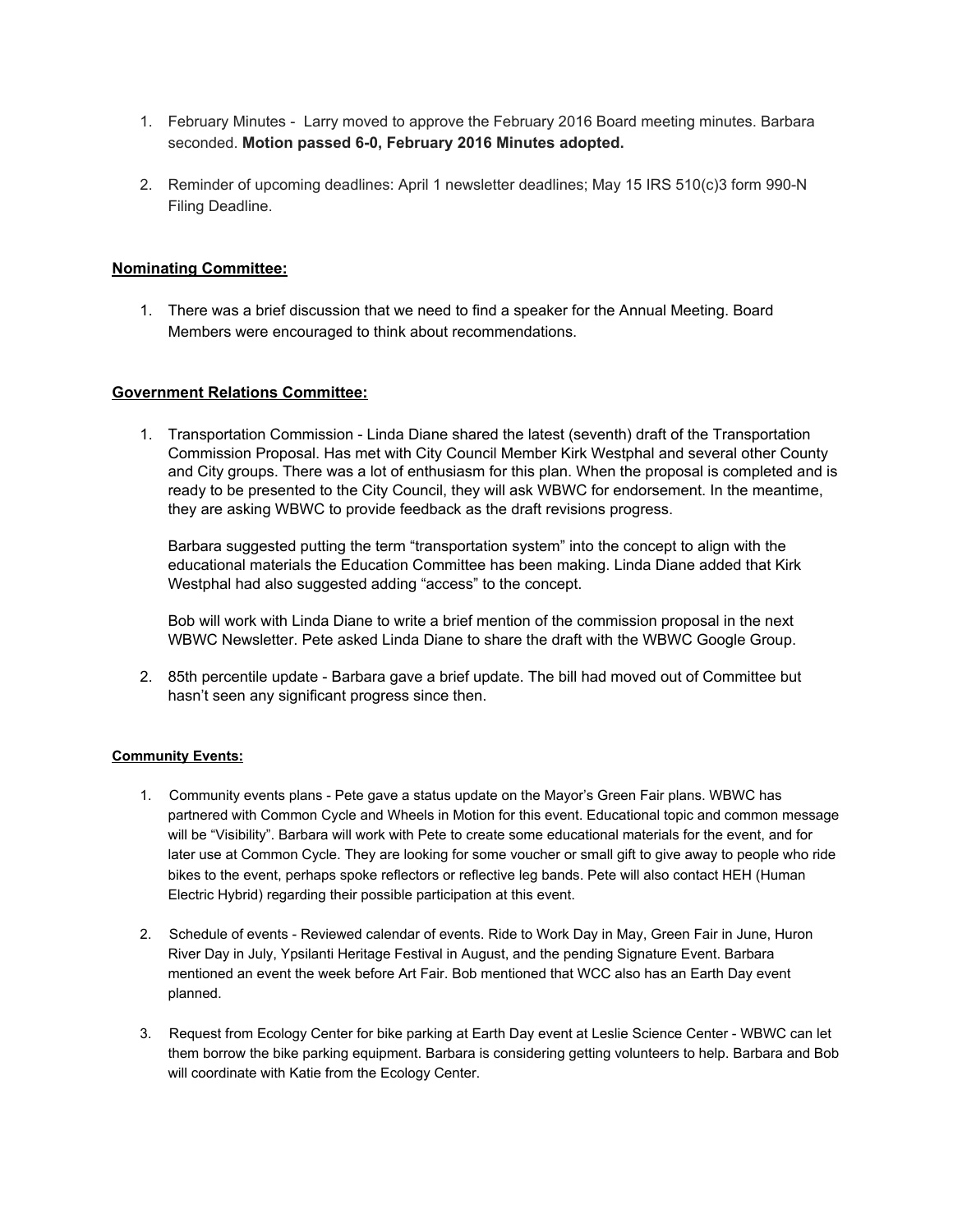#### **WBWC Signature Event:**

1. David announced a concept meeting 2016-03-15 (Tuesday) at 7pm at Sweetwater's Cafe downtown (Washington St. location) to brainstorm and plan the event.

## **Communications Committee:**

- 1. Newsletter topics Deadline for submissions is April 1 for the Spring edition. Publication on April 15. Topics: Lawton donation, PEAC Awards Dinner, CTN television series. Bob will put out a call for articles. David will help edit and publish via Mailchimp.
- 2. Business cards Pete will look for the template for the old business cards. If unavailable, David will help create a new one. Larry would like to have cards available for the NC Sustainability Hour presentation. Pete thinks Erica might have some cards. Bob also asked if WBWC still had the rack cards. Bob said Washtenaw County Parks will be ordering new bike maps next month, and will need organizational orders soon.
- 3. New communications strategies:
	- a. Microupdates David proposed that instead of waiting for newsletter articles to update, do small updates via social media, photos of meetings, events, etc. with quick one paragraph summaries after events.
	- b. Monthly spotlight David proposed a two to four minute video documentary or photo essay featuring a person each month, why they walk or bike, and how it fits into their lives. (kind of like "Humans of New York"). Board members were encouraged to think of people we know to recommend to feature.
	- c. Calendar resources External community calendar with links to other organization's event.

## **Treasurer's Report:**

- 1. Robert reported that there is \$13,241.95 in the Bank of Ann Arbor account and \$362.94 in the Paypal account, for a total of \$13,604.89 as of March 1, 2016. Larry moved to accept the Treasurer's Report. Barbara seconded. **Motion passed unanimously. Treasurer's Report accepted.** Plan to post treasurer's report online starting next month.
- 2. Insurance renewal Recommendations from McKay insurance company. Priority on having general liability to cover bike rides and events, D&O is only useful for internal disputes and lawsuits. We looked up most recent Certificate of Amendment to the Articles of Incorporation to make sure it's right. Markus will scan in organizational documents that are not in the Google Drive yet.

## **Membership Committee:**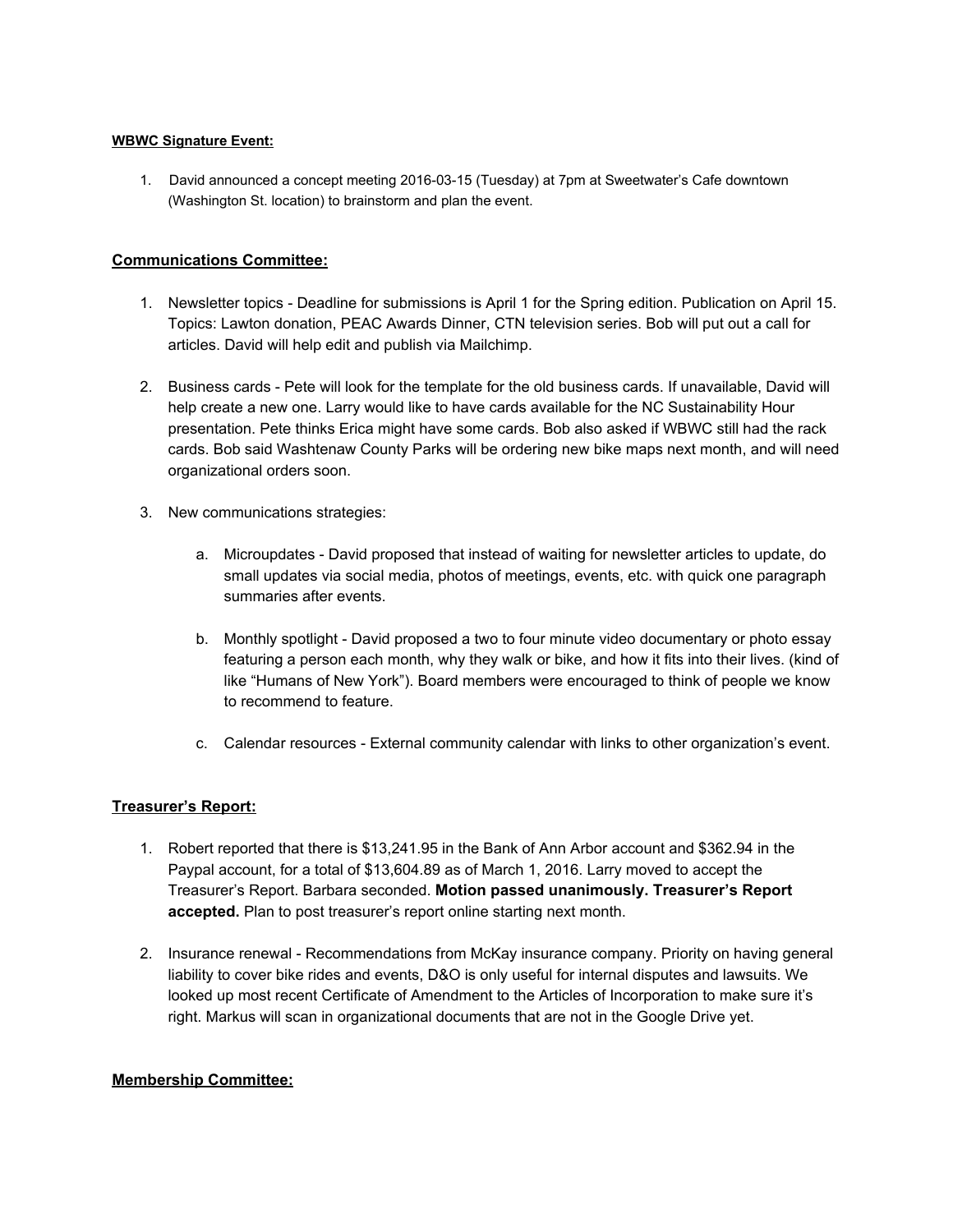- 1. Membership number update tabled to next meeting.
- 2. Membership process tabled to next meeting.

## **Projects Committee:**

- 1. Stadium/Edgewood crosswalk guidelines Pete gave a brief update. Erica, David, and Pete applied the Boulder guidelines to the Stadium/Edgewood crosswalk, and discovered that it would require an island. They presented results to Nick. WBWC would like to use the Boulder guideline method for future crosswalk proposals, and have analysis results to present at early meetings before the designs are final. Larry also has simplified guidelines that can be used as well.
- 2. Updates on other projects Larry gave some updates.
	- a. Get Downtown's Commuter Challenge is coming up.
	- b. City has put in a proposal for pedestrian/bike underpass under railroad at Main/Depot that can also serve as flood control. Applying for Federal (FEMA?) grant.
- 3. Project funding Underpass under Fuller at the Huron River (east of Fuller Pool). David and Larry are considering having organizations help raise pledges to encourage the City to fund the project. Commitments from private funds increases the priority of projects. The first step will be to write a proposal. Larry will work on a draft.
- 4. Campus to Campus update/presentation Larry shared the slides for the upcoming North Campus Sustainability Hour presentation.

## **Bicycle Advisory Council**

1. Info on next meeting and 2016 goal setting - The next BAC meeting has been scheduled for Thursday, March 24, from 7-9 pm at the Ecology Center.